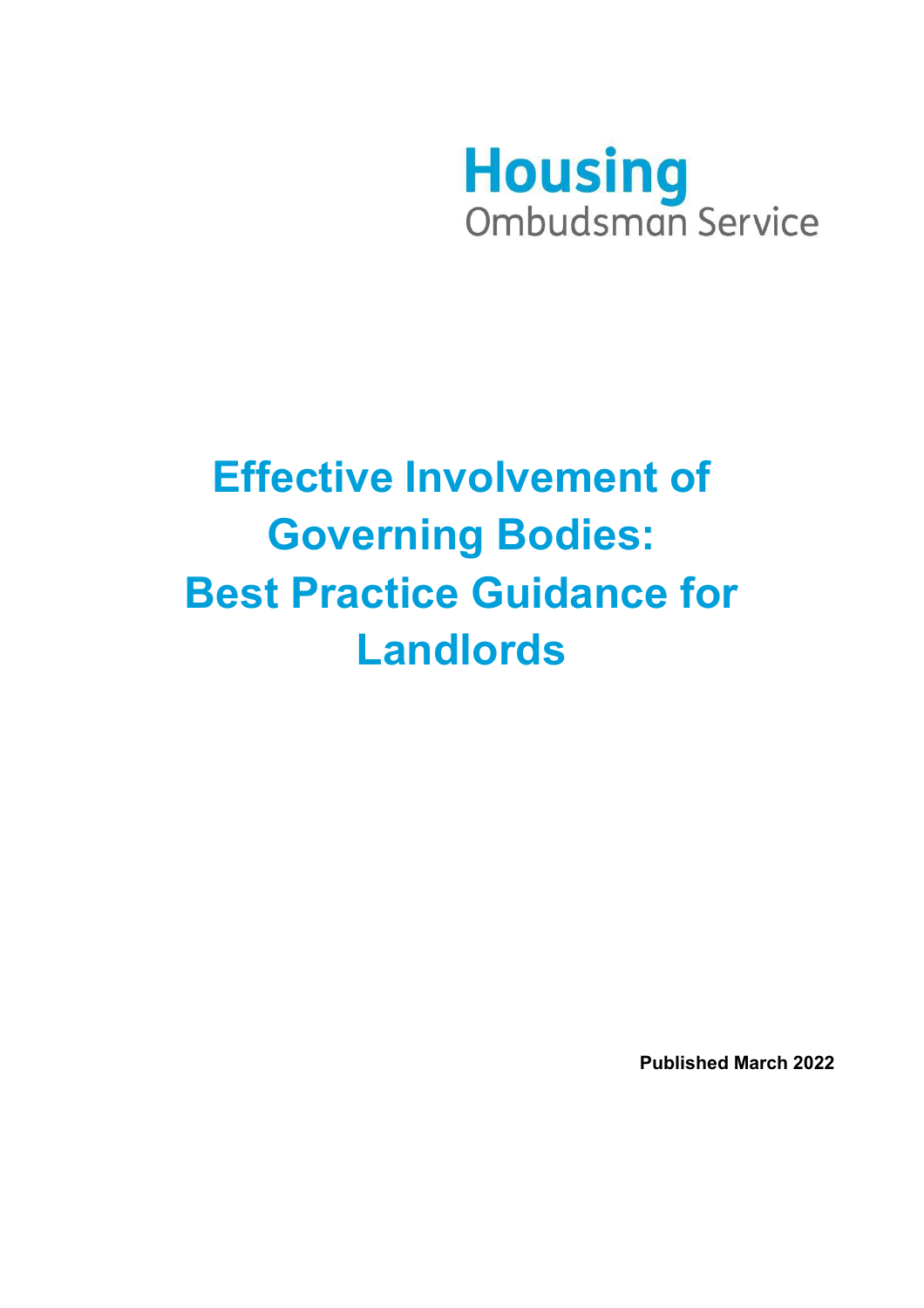# **Contents**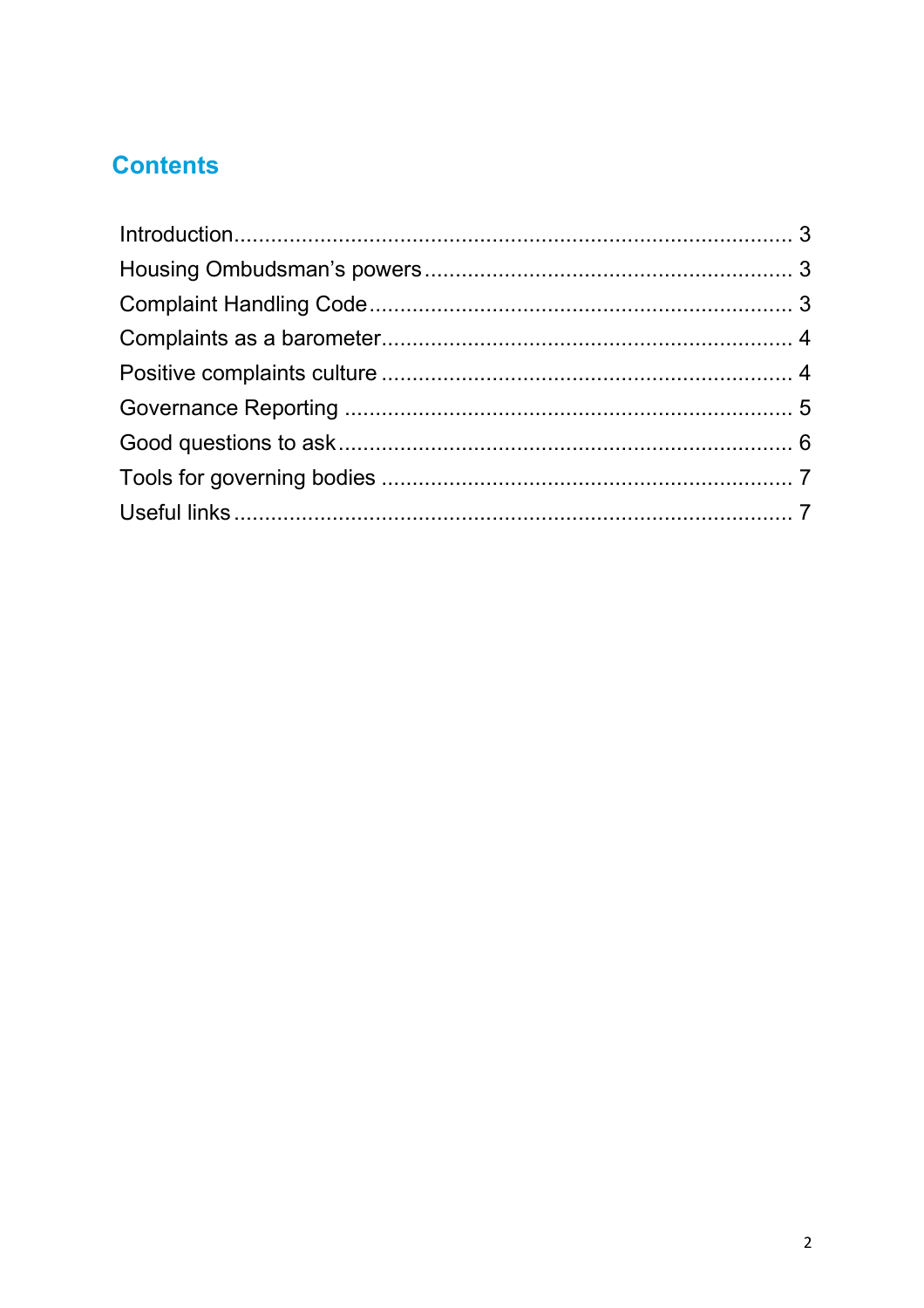## <span id="page-2-0"></span>**Introduction**

The Housing Ombudsman improves residents' lives and landlords' services through housing complaints, by resolving disputes and promoting learning. We:

- set standards for complaint handling in the social housing sector and for our voluntary members,
- provide independent, impartial, and fair dispute resolution,
- proactively investigate potential systemic issues either within a landlord or across the sector, and
- seek to support landlords to improve their complaint handling through a range of sector development tools.

Housing complaints should perform a strategic role providing an essential source of intelligence on evolving risks and performance. They have the potential to identify issues which are not being identified elsewhere and provide insight and learning to help improve resident services.

Board members and councillors have a critical role in making this happen and ensuring a positive complaints culture within their organisation. We know many board members and councillors are already doing this, thereby strengthening their organisation's relationship with residents.

In this guidance we share some best practice and outline our expectations of governing bodies and how complaints information can support them to improve service delivery.

## <span id="page-2-1"></span>**Housing Ombudsman's powers**

The Ombudsman has a dual role – to resolve disputes and support dispute resolution by others. Our decisions are binding, and landlords are obliged to comply with our orders.

Our revised Scheme came into effect on 1 September 2020, strengthening our powers to promote accountability, transparency, and fairness. This includes increasing awareness of resident rights, accessibility to redress and complaint resolution speed. We can now be proactive when we identify systemic issues and can notify or refer cases to the Regulator of Social Housing where we identify issues such as repeated complaint handling failure, potential systemic failure, and severe maladministration findings.

The revised Scheme also enables the Ombudsman to report any significant concerns or findings to a landlord's governing body.

## <span id="page-2-2"></span>**Complaint Handling Code**

Published in March 2022 , the Complaint Handling Code sets standards for complaint handling in the social housing sector and for voluntary members. It is a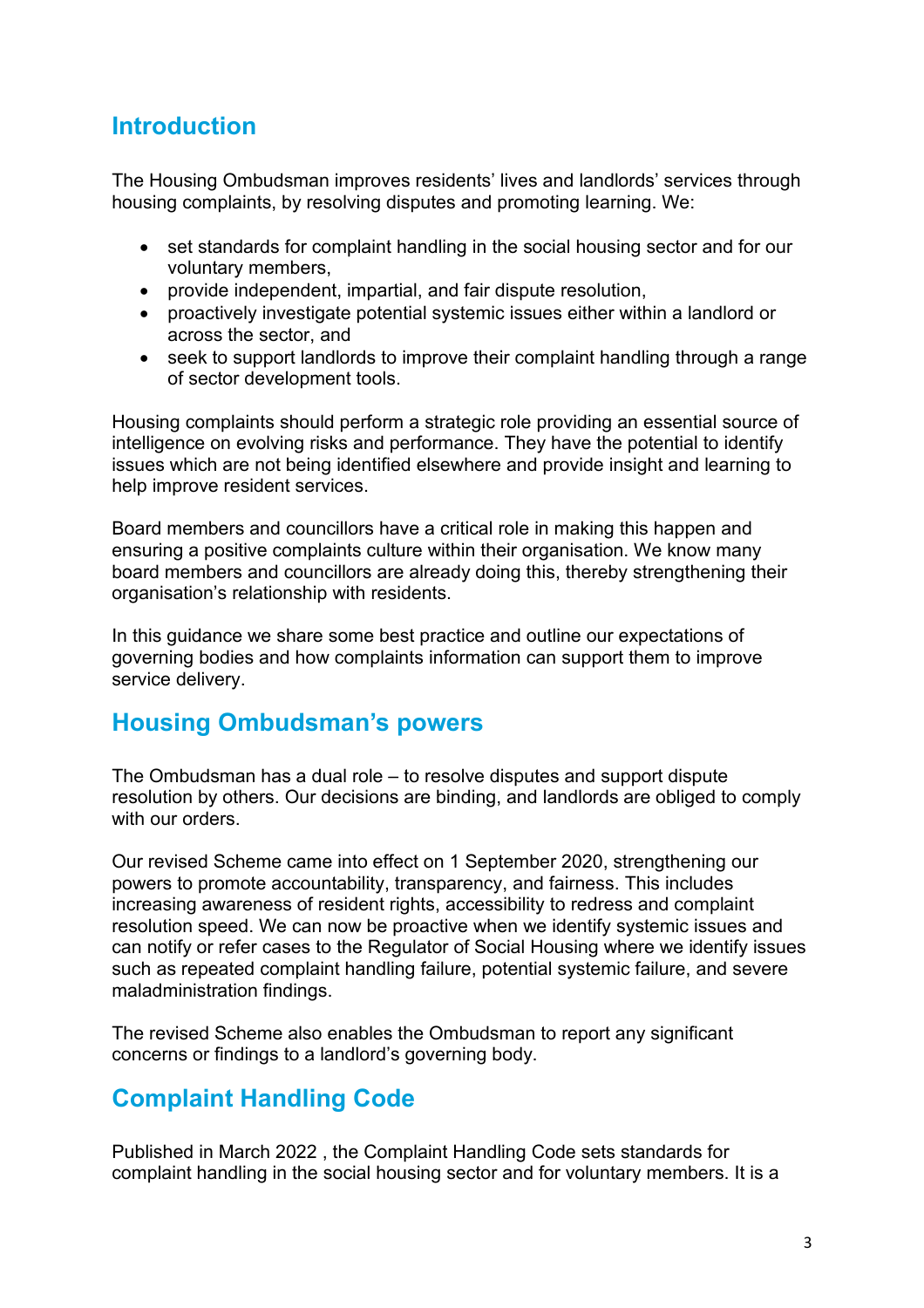condition of membership that landlords comply with the Code and landlords are required to self-assess against it, reporting the outcome to their governing body or councillors before publishing it.

The Code is designed to assist governing bodies in the fulfilment of their duties in relation to resident services and resolution of disputes: delivering its mission and values, devising its strategy, and delivering its plans. The Housing Ombudsman supports the four principles of good governance promoted by National Housing Federation (NHF) and believes complaints and their resolution have an important part to play in best practice governance. We also support the advice to councillors set out in the Local Government Association's workbook on complaints.

## <span id="page-3-0"></span>**Complaints as a barometer**

Complaints can help governing bodies effect change. They can help manage risks, enrich resident insight and engagement, reduce the cost of failure and evidence compliance. Effective handling can also support a landlord's environmental, social and governance credentials.

- Mission the governing body leads the organisation in pursuing its social purpose and values. Complaints can provide an unfiltered source of insight to councillors and board members on how well the landlord is meeting its purpose.
- Resident Focus complaints provide insight into what is important to residents and can inform how an organisation responds to its residents.
- Equality, Diversity, and Inclusion complaint themes can give specific insight. Are any of your policies resulting in unfair outcomes for groups of residents? Are there any groups of residents who are not accessing the complaint process, and if so, why not?
- Risk Management ensuring key risk areas particularly regulatory, financial, and reputational are properly managed and mitigations are put in place.

## <span id="page-3-1"></span>**Positive complaints culture**

Governing bodies have a powerful role to promote a positive complaints culture within their organisations. Achieving this is essential to fulfilling the landlord's social purpose and strengthening the resident and landlord relationship. They have an important role seeking assurance that their organisation has a learning culture which manages risk, that there are robust learning processes in place and that service improvements are being implemented. For housing associations, this has been reinforced by the NHF Code of Governance.

In organisations delivering high quality services complaints are valued as an opportunity to learn, an early warning of flawed processes, policies, or behaviours, and to identify areas for improvement.

The Ombudsman's Complaint Handling Code promotes accessibility to the complaint process and high numbers of complaints should not necessarily be viewed as negative.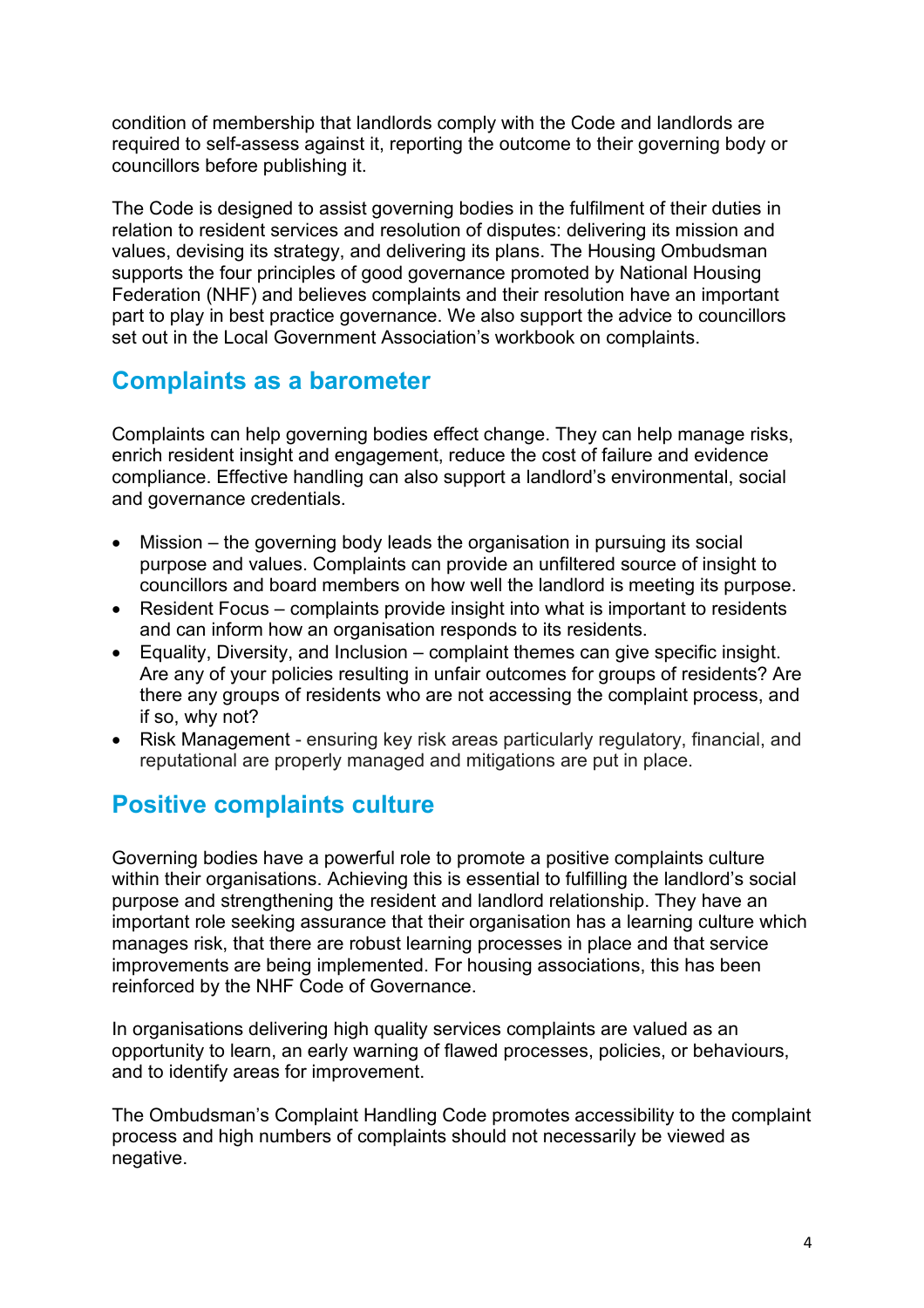Governing bodies can support learning from complaints by:

#### **Compliance**

- Ensuring their organisation is compliant with membership obligations under the Housing Ombudsman Scheme and meets the standards set out in the Complaint Handling Code through continuous self-assessment and implementation of adjustments. This self-assessment process can also be an opportunity for resident involvement and scrutiny, something we have seen many landlords successfully do.
- Ensuring their organisation complies with Complaint Handling Failure Orders and orders made where maladministration has been found.
- Cooperating with Ombudsman investigations when they are referred to the governing body.

#### **Awareness**

- Tasking the organisation to raise awareness of the complaint process, making sure it is accessible and effective to build confidence in complaint handling among residents as a core part of a positive resident and landlord relationship.
- Ensuring every employee supports effective complaint handling, ensuring complaint handlers have the authority within the organisation to help put things right when they go wrong.
- Ensuring openness and transparency with residents about complaints.

#### **Learning**

- Encouraging cross-organisational learning and sourcing learning from other organisations.
- Using intelligence provided by the Ombudsman to develop and improve services, ensuring recommendations are actioned and, where necessary, reviewing policies, procedures and approach following Ombudsman reports.
- Reviewing the Ombudsman's annual landlord complaint performance report and considering performance against peers.
- Demonstrating learning from complaints through the commentary in the annual Financial Statements.

## <span id="page-4-0"></span>**Governance Reporting**

The Complaint Handling Code requires one member of the governing body to have lead responsibility for complaints. This role is responsible for ensuring the governing body receives regular information on complaints that provides insight and learning on the landlord's complaint handling performance. As a minimum, the governing body should receive:

- Regular updates on the volume, categories, and outcome of complaints, alongside complaint handling performance including compliance with the Ombudsman's orders.
- Regular reviews of issues and trends arising from complaint handling.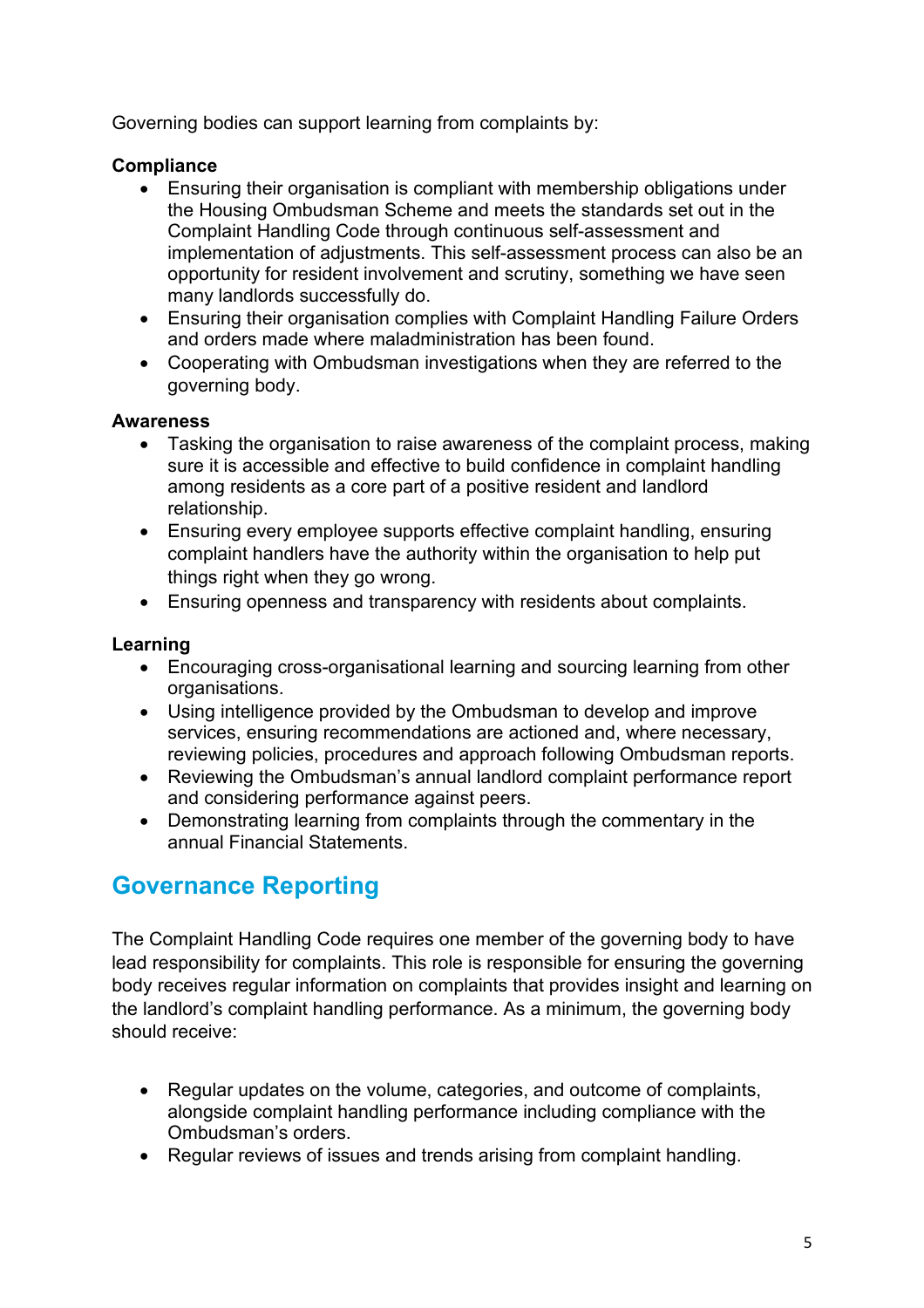- The annual performance report produced by the Ombudsman, where applicable.
- Individual complaint outcomes where necessary, including where the ombudsman made findings of severe maladministration or referrals to regulatory bodies. The implementation of management responses should be tracked to ensure they are delivered to agreed timescales.
- The annual self-assessment against the Complaint Handling Code for scrutiny and challenge.

Other information that is helpful for governing bodies is:

- Resident feedback to enable discussion of key themes or concerns for residents, recognise success and identify further actions that may be required.
- Horizon scanning this should include key changes in the social housing sector that will impact on residents and the delivery of housing services. This will include legislation and regulation.

Member landlords will govern their services differently and the Housing Ombudsman has a diverse membership. Where information on complaints is reported will vary, whether to the main board or cabinet or delegated to a committee, and how the main governing body seeks assurance is a matter for individual landlords.

## <span id="page-5-0"></span>**Good questions to ask**

In supporting, challenging, and seeking assurance from executive teams, board members and councillors can enable high quality debate and reflection by asking critical questions such as:

- How are we raising awareness of our complaint procedure?
- How would we know if particular groups within our residents were finding it hard to complain, or to achieve a satisfactory resolution of their complaint?
- What assurance do we have that we comply with the Ombudsman's Complaint Handling Code?
- Why did we receive a Complaint Handling Failure Order and what have we done to avoid a recurrence?
- How does our complaint performance compare to other similar landlords?
- How do we use the Ombudsman's thematic reports and determinations to improve our own services?
- How do we triangulate our complaint information, other sources of customer feedback and service quality indicators by geography and other characteristics to inform our strategies?
- What does the annual self-assessment tell us? What actions need to be taken?
- What did we learn from complaints last year/quarter?
- How is this learning being disseminated to staff? And to residents?